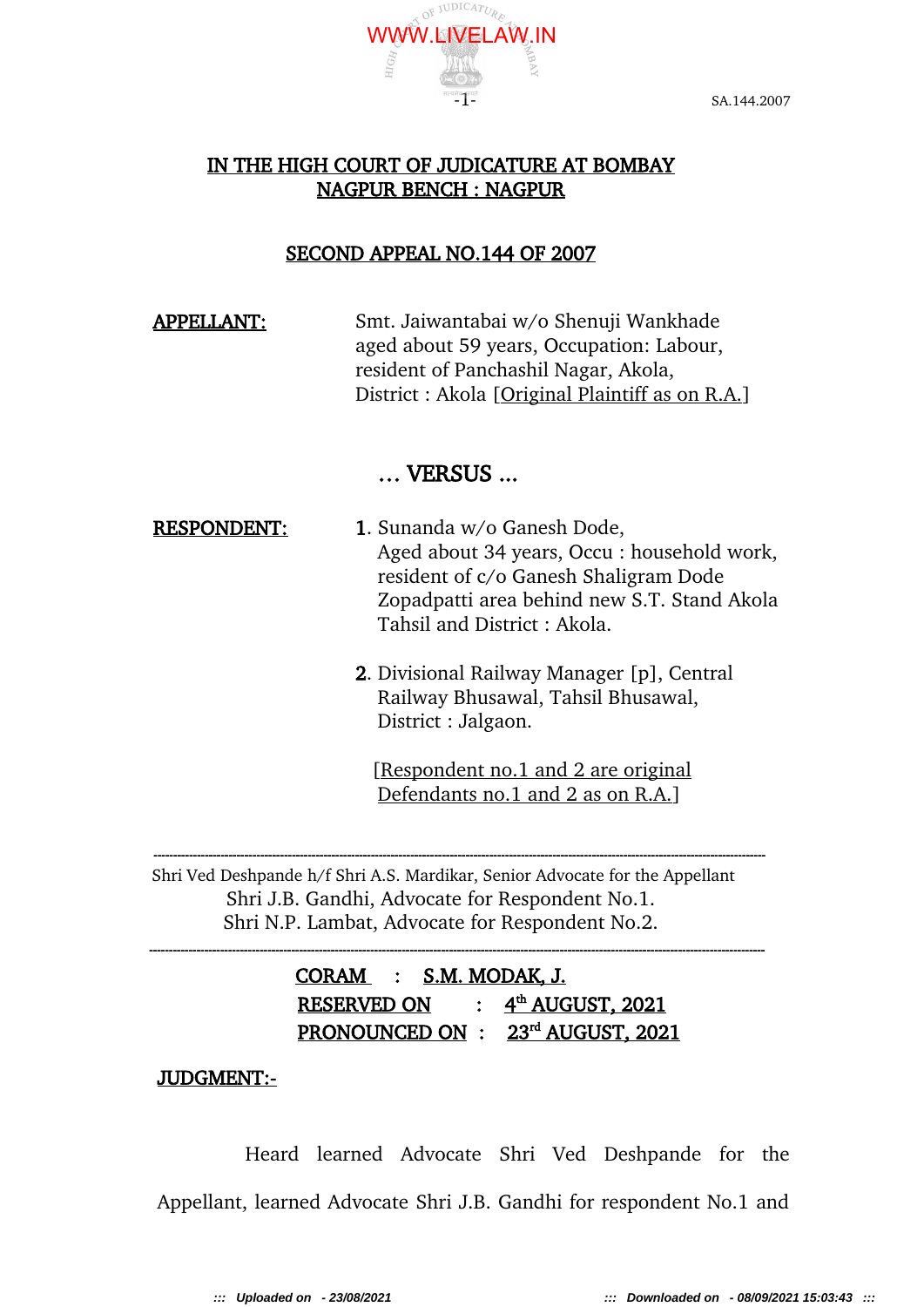

learned Advocate Shri N.P. Lambat for respondent No.2.

02] This Court while admitting the appeal has framed following substantial question of law—

a) "whether a widow can claim the estate of the husband after re-marriage"?

At that time, this Court has referred to the judgment in the case of **Smt.** Kasturi Devi Vs. Deputy Director of Consolidation & Others<sup>1</sup>. I have perused that judgment. It is no doubt true that "the effect of re-marriage on her right to claim share in the property" was considered in that judgment. However, the status of that woman was that of a mother and not of a widow. So to say there was a claim for inheritance not as a widow but as mother. It has been held that there will not be any effect on her share of inheritance from a son even after she re-married. Whereas in the case before us the issue is what is the effect on widow's right of inheritance (not in the property of a son) on the property of the deceased husband.

03] The present appellant is the mother of the deceased-Anil Shenuji Wankhade. He was working as a pointsman with Indian Railways. He was married to present respondent No.1. Parties will be referred to by their original status before the trial Court.

<sup>1</sup> AIR 1976 SC 2595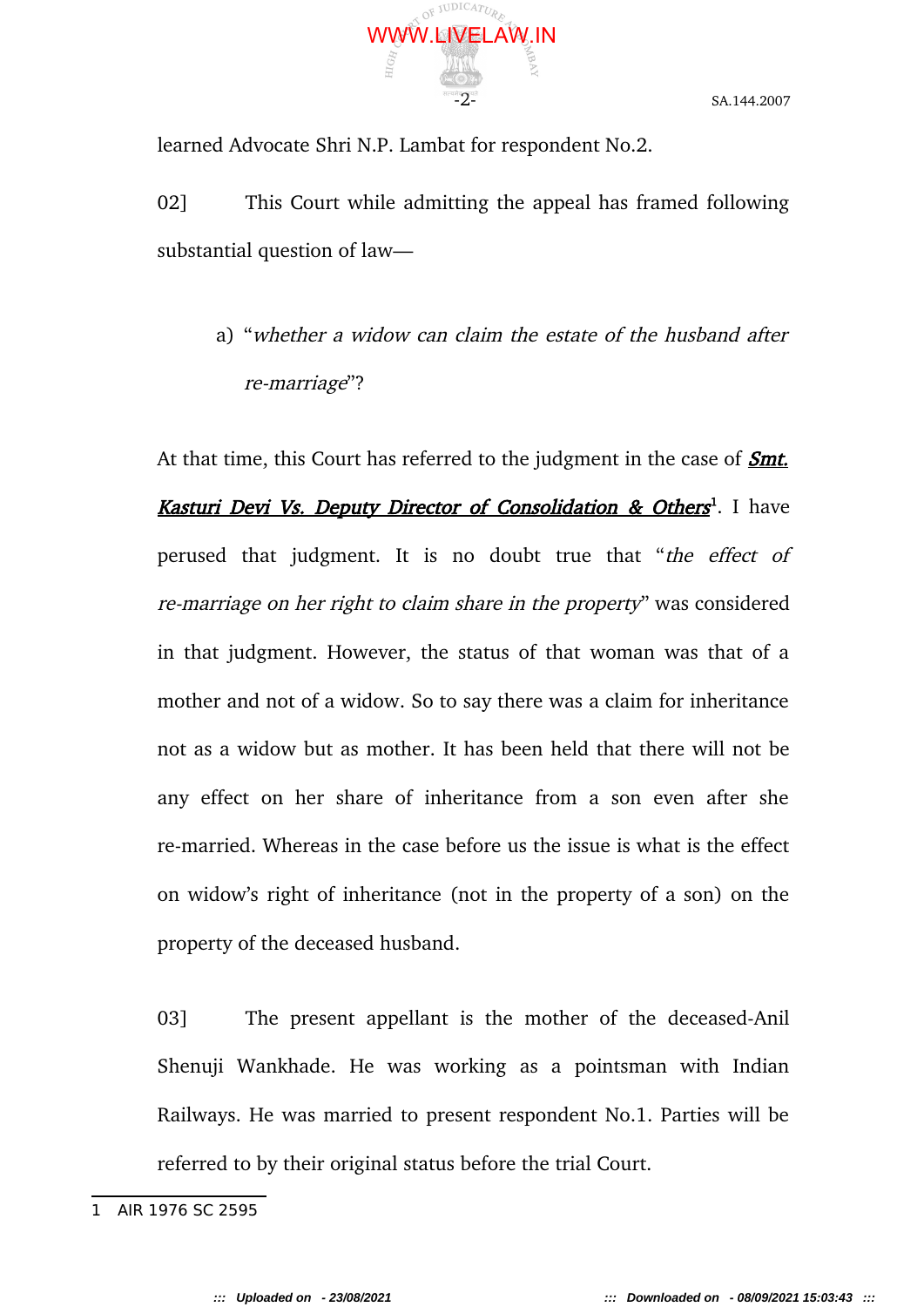

04] Anil Wankhade expired in an accident on 19<sup>th</sup> April, 1991. He was entitled for dues from the Indian Railways. Deceased-Anil nominated his wife/defendant-Sunanda. It has come on record that there was a dispute in between deceased-Anil and wife-Sunanda. She was staying away from the husband-Anil.

05] After the death of husband-Anil, defendant-Sunanda re-married in the month of May, 1991 with one Ganesh Saligram Dode. Plaintiff-Jaiwantabai claimed dues from the Indian Railways in the year 1993. She also informed to the employer about re-marriage of defendant-Sunanda. Indian Railways/employer demanded a certificate of marriage. However, it could not be submitted. Employer disbursed dues of Rs.65,000/- in favour of defendant-Sunanda.

06] As plaintiff-Jaiwantabai could not find favour from the employer, she filed a suit before the Civil Judge (Junior Division), Akola. She sought declaration about status of defendant-Sunanda and also injunction restraining the employer from paying the dues to defendant-Sunanda.

07] The plaintiff gave evidence and examined herself and two witnesses namely Shrirang Ingde-PW-2 (who was aware about strained relationship in between the spouses and cohabitation with second husband) and Laxman Hiwrale-PW-3 (who attended the marriage of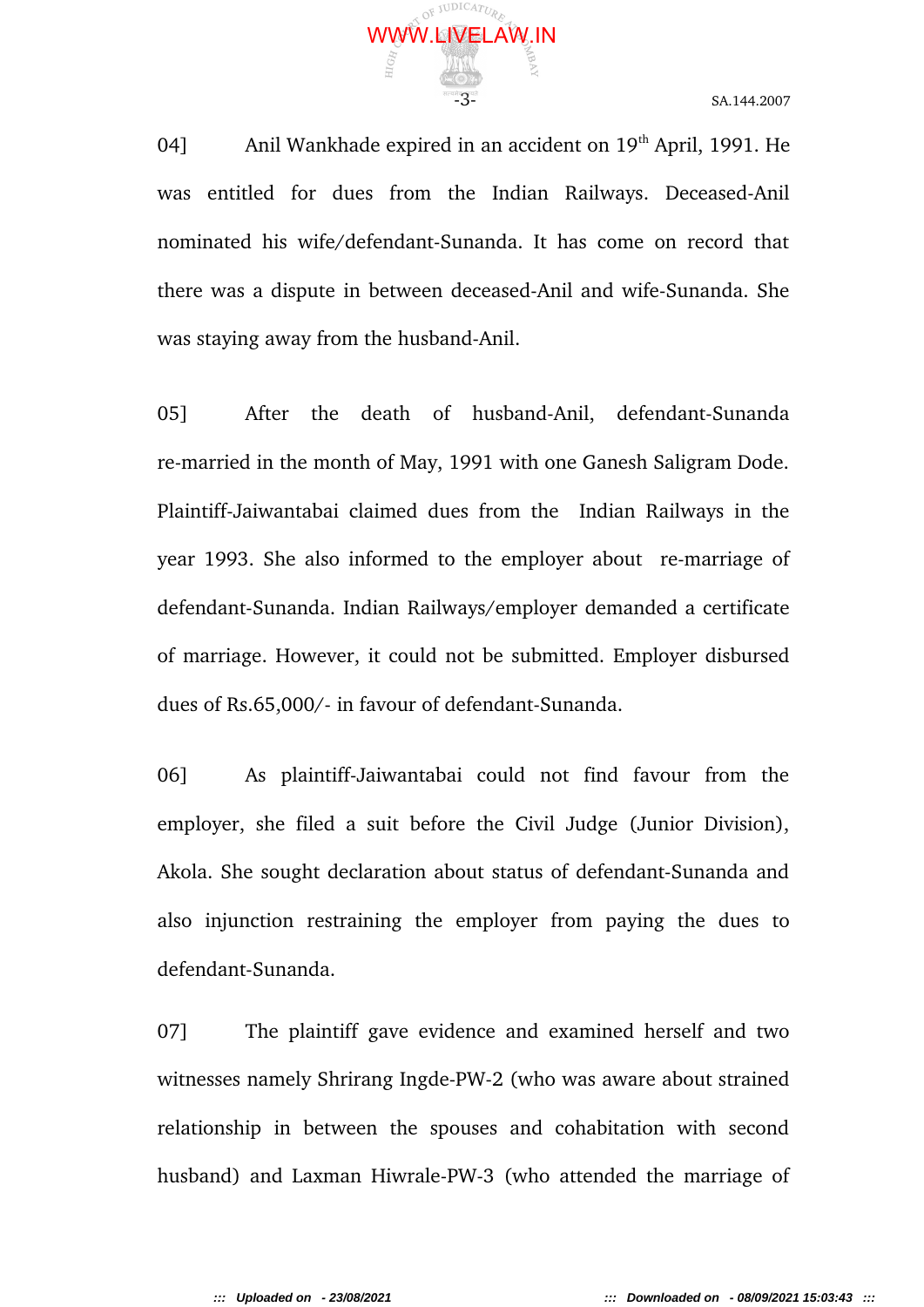

defendant-Sunanda). Both the defendants have not given the oral evidence. The trial Court found favour with the plaintiff and decreed the suit in toto.

08] The Indian Railways were directed to pay all the dues to plaintiff–Jaiwantabai as they have already released the dues to defendant-Sunanda. They have preferred the first appeal before the District Court, Akola. The first Appellate Court after hearing all the sides, was pleased to modify the judgment. The first Appellate Court recognized the share of defendant-Sunanda. The direction was given to the Indian Railways to disburse the amount to plaintiff-Jaiwantabai and defendant-Sunanda. It is this judgment, which is challenged before this Court by the original plaintiff. The trial Court has accepted the claim of the plaintiff in toto, whereas the first Appellate Court has also recognized the share of defendant-Sunanda. That is why, the plaintiff is aggrieved by the first Appellate Court's judgment.

## SUBMISSION

09] According to the learned Advocate for the appellant after the re-marriage, defendant-Sunanda looses all her rights in the property of deceased-Anil. He also criticized the conduct of the employer in releasing the funds by not insisting upon succession certificate (but only on the basis of nomination). He has prayed for issuing direction to the Indian Railways to recover the amount from defendant-Sunanda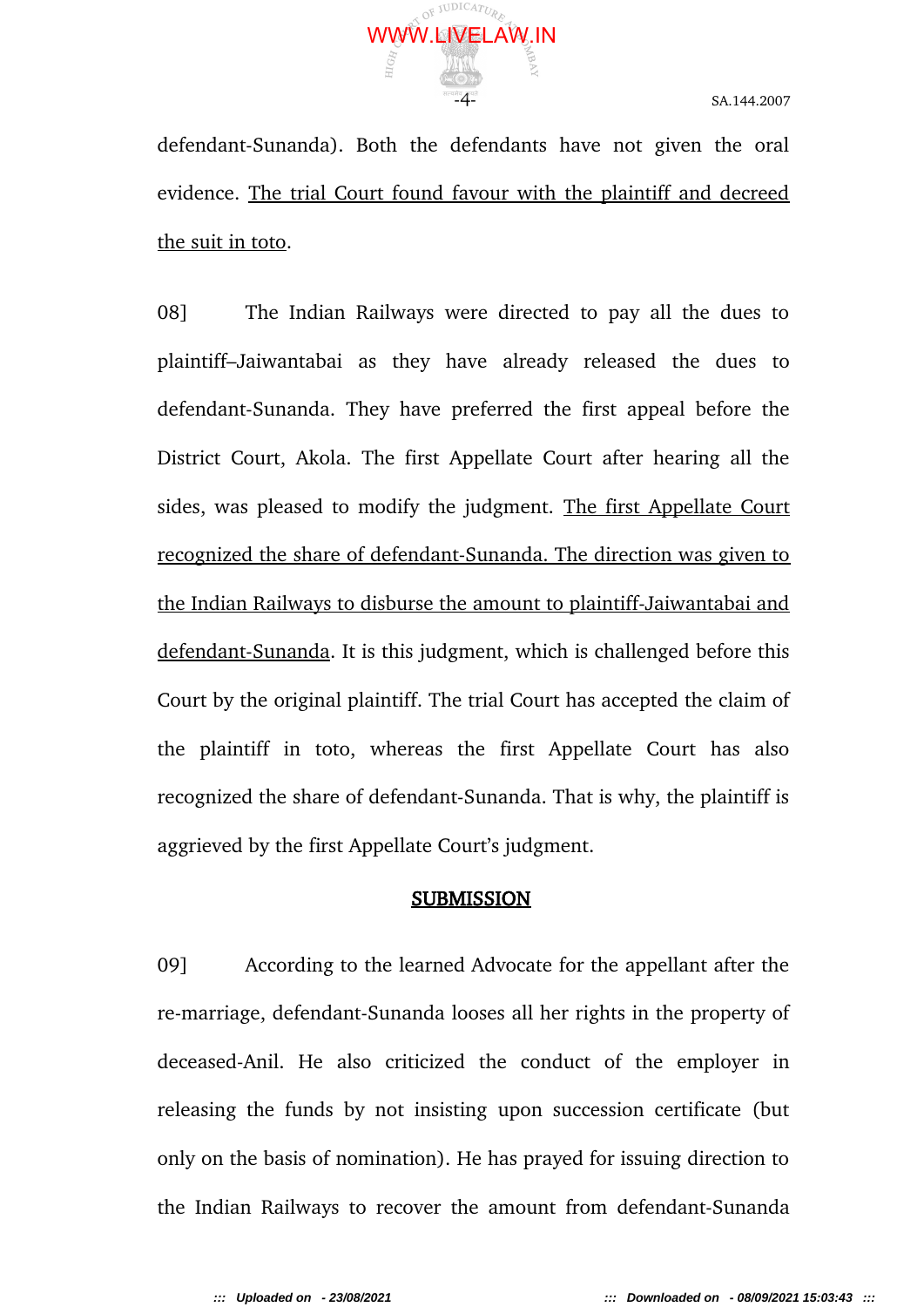

and to pay it to her in entirety. Whereas according to learned Advocate for defendant-Sunanda, the Hindu Widow's Re-marriage Act, 1856 (hereinafter referred to as the "Act of 1856") is repealed in the year 1983 and even Section 24 is omitted from the Hindu Succession Act, 1956 (hereinafter referred to as the "Act of 1956") w.e.f.  $9<sup>th</sup>$  September, 2005. He relied upon a judgment in the case of **Sanjay Purushottam** Patankar Vs. Prajakta Pramnod Patil<sup>2</sup>. Whereas learned Advocate for respondent No.2/employer submitted that the amount has already been disbursed to the defendant-Sunanda on the basis of valid nomination and it is for the plaintiff to recover from the defendant-Sunanda, if she succeeds.

10] On hearing the submissions and perusing the records, following facts were proved—

- a) marriage in between defendant-Sunanda and deceased-Anil,
- b) deceased-Anil working with Indian Railways as a pointsman,
- c) death of Anil on  $19<sup>th</sup>$  April, 1991,
- d) relationship of plaintiff-Jaiwantabai as a mother with deceased Anil,
- e) disbursal of the amount by Indian Railways to defendant-Sunanda,
- f) re-marriage of Sunanda in the month of May, 1991.

<sup>2</sup> 2015 (6) Mh.L.J. 533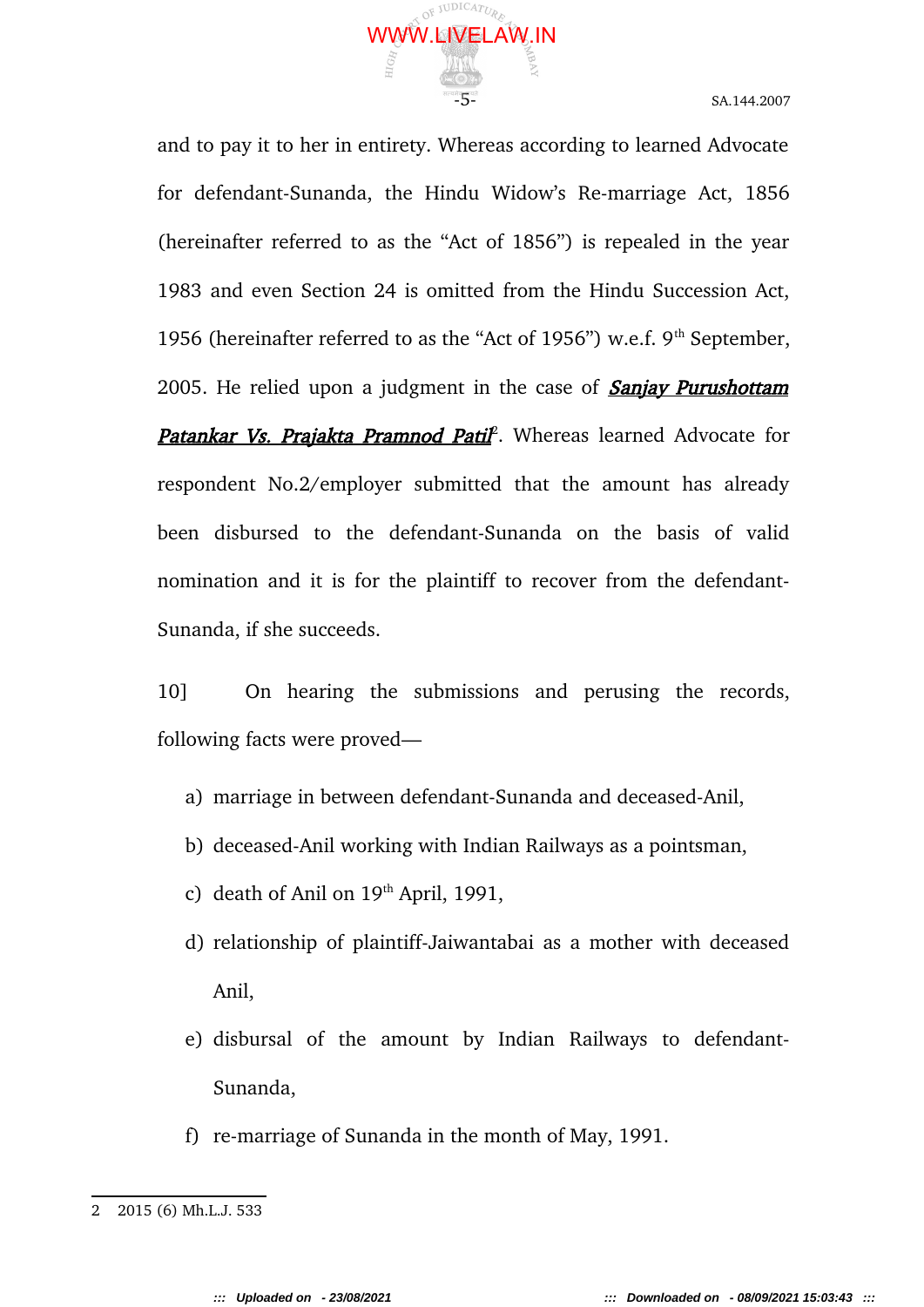

11] Trial Court believed the theory of second marriage. Even though trial Court had given negative declaration against defendant-Sunanda, she has neither preferred first appeal nor filed the crossobjection. Even though the first Appellate Court while recognizing the claim of defendant-Sunanda has not upset the finding about second marriage of Sunanda. On the point of disbursement by the employer, the findings of the first Appellate Court are as follows:-

> "13. In the circumstances if appellant has disbursed amount without obtaining succession certificate from respondent No.2 and without being her name recorded as of nominee in service record of deceased Anil then in that circumstances the appellant is liable to pay appropriate share of respondent No.1 from those dues to her".

However, subsequently the first Appellate Court observed thus:-

"**13.** However, if by observing due procedure the appellant has effected payment to respondent No.2 that too as a nominee of deceased Anil then in that circumstance respondent No.1 has to file proper proceeding for recovery of her appropriate share from that amount".

First Appellate Court has directed that plaintiff and defendant-Sunanda are entitled to get appropriate share.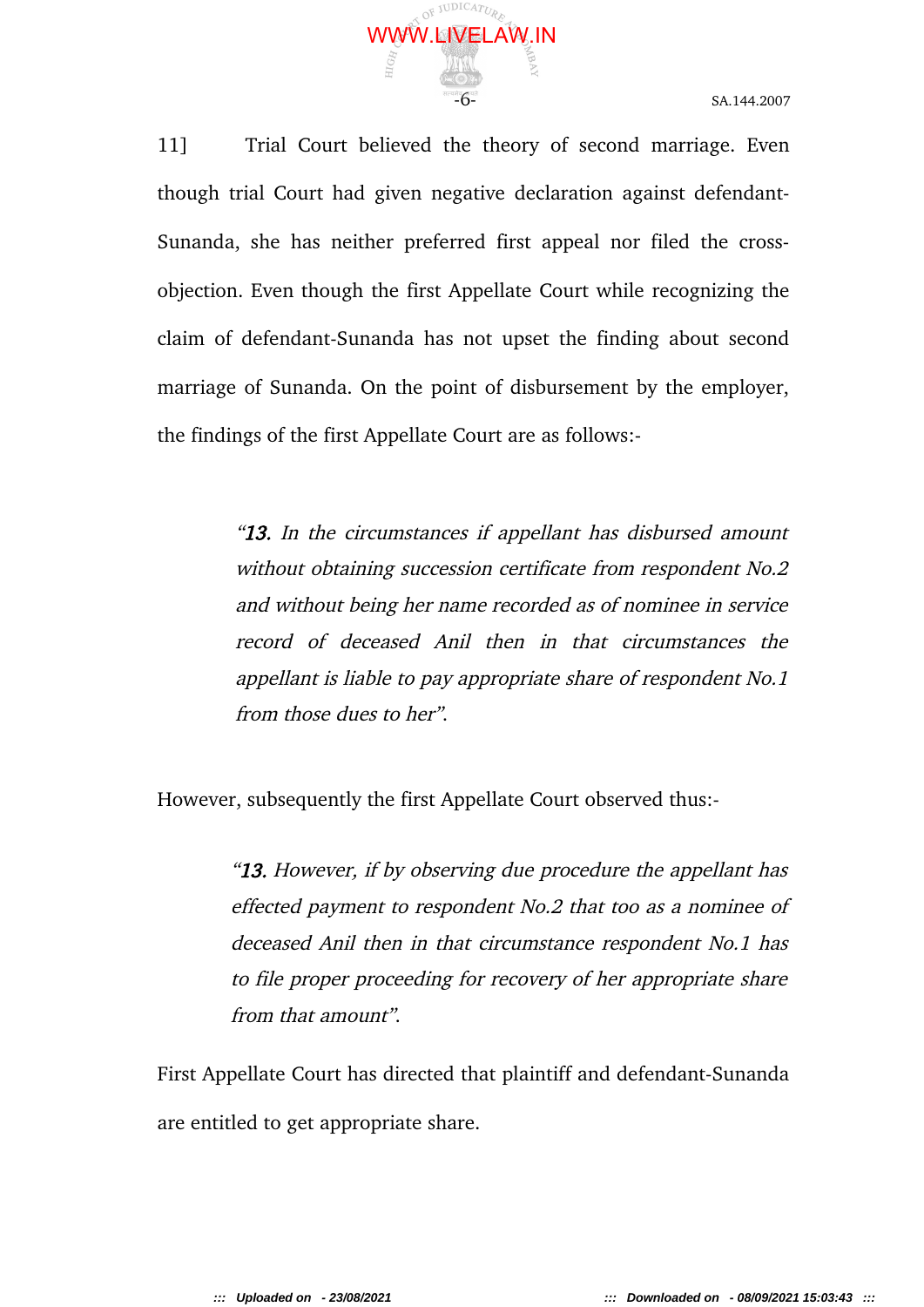

#### PROVISIONS OF LAW

12] It is true that the dues from employer is nothing but the self-acquired property of the deceased-Anil. It is also true that as per Section 2 of the Act of 1856 on re-marriage, the rights and interests for deceased husband's property ceases and then there will be determination as if she have then died. It is also true that the Act of 1856 was repealed in the year 1983. It is pertinent to note that when the Hindu Succession Act was drafted in the year 1956, Section 24 was incorporated. The widow losses right if she remarries on the date when succession opens. It is also true that Section 24 is omitted from the Act of 1956 w.e.f. 9<sup>th</sup> September, 2005. Deceased-Anil expired on 19<sup>th</sup> April, 1991, so on that date succession to his property opened. So, we have to see what was the position in force at that time. The Act of 1856 was already repealed. Section 24 was very much there on the statute book. So, on the basis of that provision, whether it can be said that defendant-Sunanda can be excluded from succeeding the property of deceased-Anil?

13] The Division Bench of this Court (Principal Seat) in the case of **Sanjay Purushottam Patankar** (supra), was pleased to refuse stay to the execution of the order passed in testamentary petition. Succession certificate was granted in favour of the wife (even though she re-married) in respect of estate of deceased husband. Then the mother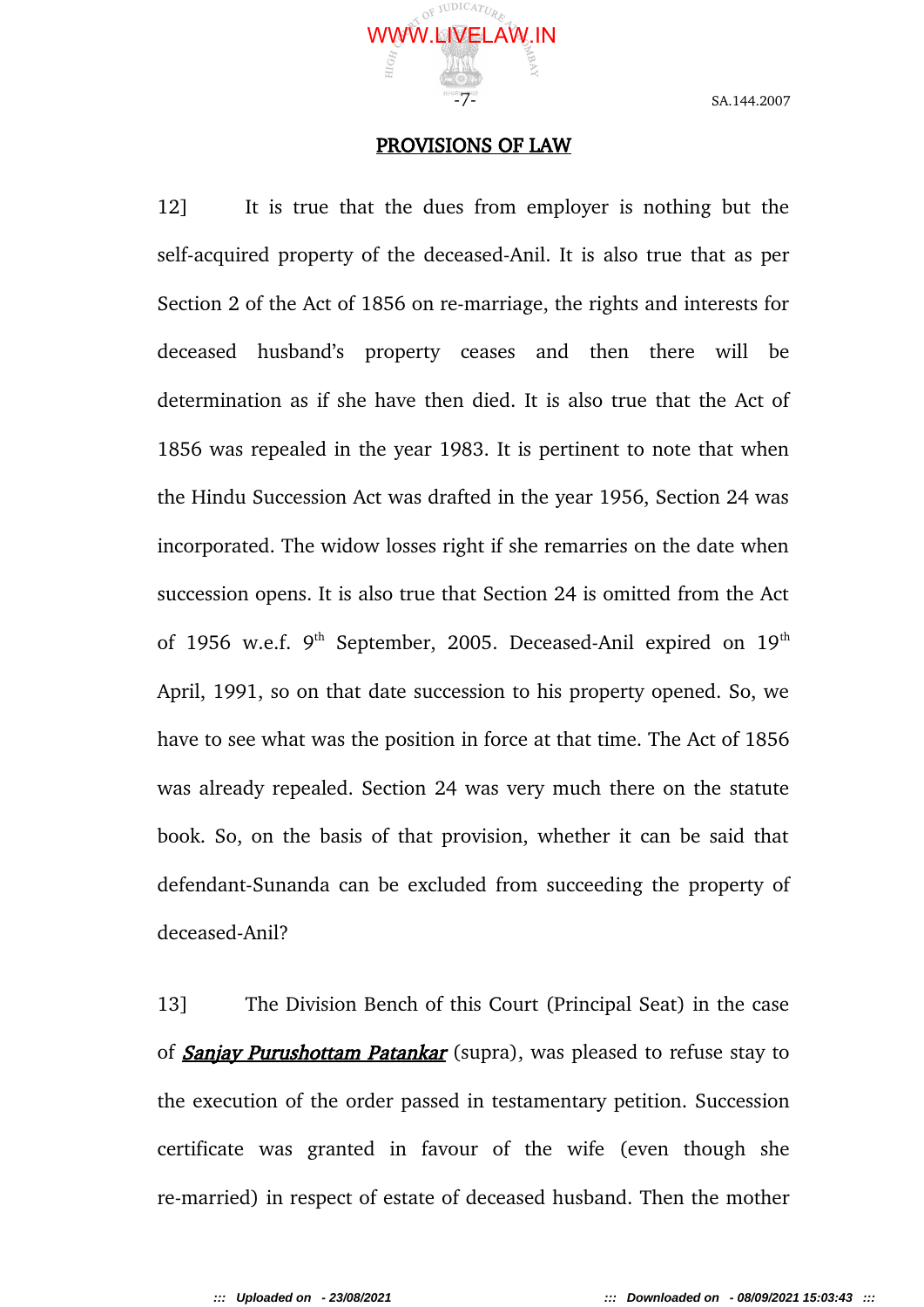

filed separate petition for grant of succession certificate. She asked for stay of the order passed in first testamentary petition. It was refused by learned Single Judge. It was confirmed by the Division Bench of this Court. The provisions of Section 14 of the Act of 1956 was considered.

14] It is very well true that if we have to deal with rights of a particular party, we have to consider the provisions of relevant law in its entirety. Section 14 of the Act of 1956 makes the female Hindu being absolute owner if she possessed the property. Whereas Section 24 of the said Act disinherits the widow if she re-marries. Here this Court wants to note the difference in between the wordings of Section 2 of the Act of 1856 on one hand and the wordings of Section 24 of the Act of 1956. There is emphasis 'on the date when succession opens' as per Section 24 of the Act of 1956. The status of the widow being remarried continuing to be widow must be on the date when succession opens. The wordings "if on the date the succession opens" does not find place in Section 2 of the Act of 1856. So, we have to respect the intention of the legislators while incorporating these provisions in Section 24 of the Act of 1956.

15] In other words, if the widow has not re-married when the succession opens, the disqualification under Section 24 of the Act of 1956 will not be applicable. Admittedly, defendant-Sunanda re-married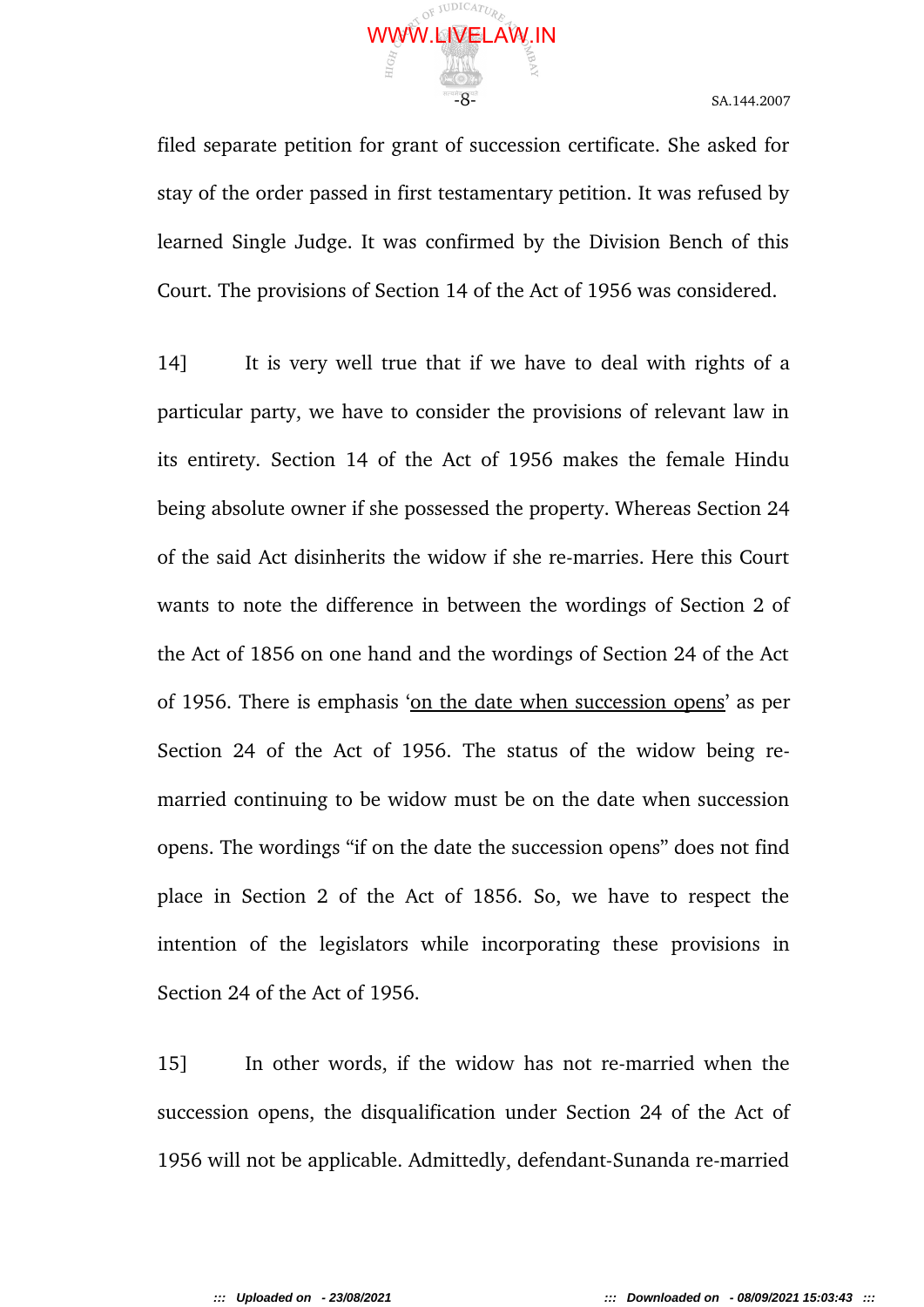

in May, 1991 (i.e. after opening of succession on  $19<sup>th</sup>$  April, 1991). For the above discussion, contention of the appellant so as to disqualify the defendant-Sunanda cannot be accepted. The plaintiff-Jaiwantabai and defendant-Sunanda being class  $1<sup>st</sup>$  heirs are entitled to get equal share in the property of deceased-Anil. As contemplated under Section 10 of the Act of 1956, the widow (Rule 1) and the mother (Rule 2) of the intestate takes one share each. So both are entitled to get 50% from the property of deceased-Anil. For the above discussion, I am inclined to answer the substantial question in the affirmative on the basis of the facts involved in this appeal.

#### ABOUT RECOVERY

16] There is a request to issue direction to the employer to recover the amount coming to the share of plaintiff from defendant-Sunanda and give it to the plaintiff. The employer has disbursed the amount to the nominee-Sunanda. She is defendant No.2. She has received the amount of Rs.65,000/- i.e. the entire amount. She is not entitled to get whole amount. She is bound to return 50% of the amount to plaintiff/appellant. The doctrine of unjust enrichment applies. It is true that before the trial Court, the plaintiff has not asked for refund of half of amount from defendant No.1. Does it mean to say that Court should shut its eyes and handicapped. The answer is certainly no. If the appellant is left within the option of filing execution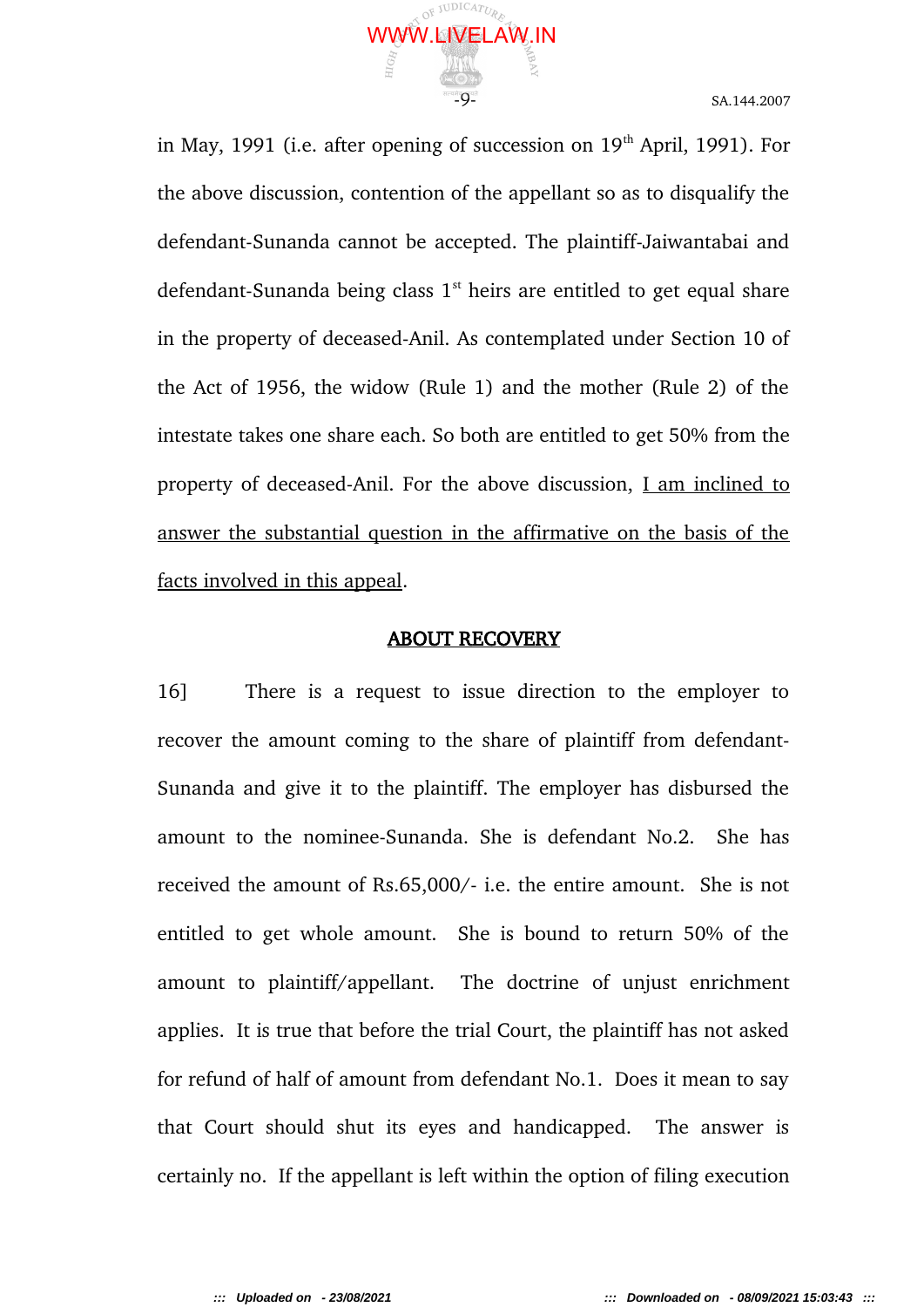

only with a paper decree of entitlement, she will be put up aain into vagrancy. The provisions of Order 41 Rule 33 of CPC empowers the appellate Court to pass appropriate orders to do complete justice. This has to be with interest of 6%. Hence, the following order :

# **ORDER**

I. The appeal is partly allowed.

II. The judgment passed by  $5<sup>th</sup>$  Adhoc Additional District Judge, Akola in R.C.A. No.175/2002 on 27/01/2005 is modified as follows :

- (a) The respondent-defendant No.1 Sunanda w/o Ganesh Dode is directed to refund 50% of the amount received by her towards dues of deceased husband from respondent No.2 – Central Railway within a period of three months from today to the appellant.
- (b) Respondent No.1 to refund the amount with 6% interest from the date of receipt by her till payment.
- (c) Respondent No.1 (in her past name or new name) to file an affidavit before the trial Court within two months from today about exact amount received by her from respondent No.2.
- (d) The trial Court to accept that affidavit and keep it on record.